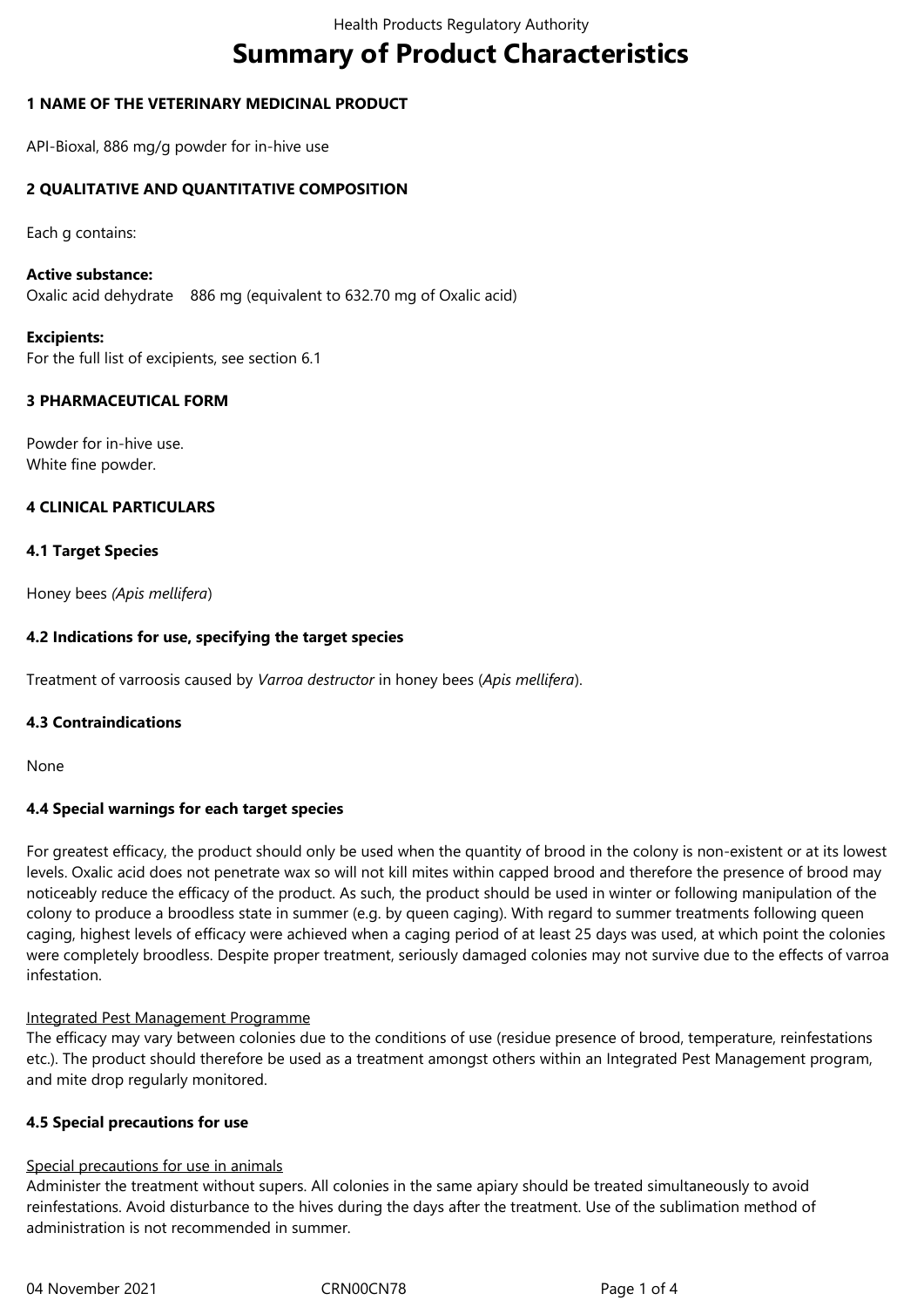# Health Products Regulatory Authority

# Special precautions to be taken by the person administering the veterinary medicinal product to animals

- The product may be irritant to the skin, eyes and respiratory tract, or cause contact dermatitis. Avoid direct contact and inhalation of the product.
- When handling the powder (both during vaporisation and pre-treatment phases) wear a protective mask conforming to European standard EN149 (type FFP2), gloves and protective glasses
- After application, wash hands and any skin that comes into contact with the product with soap and water. Thoroughly wash any clothing that comes into contact with the product.
- In case of eye contact, wash the eyes thoroughly with large amounts of clean running water and seek medical advice.
- Do not inhale.
- In case of accidental inhalation, breathe fresh air.
- If you have difficulty breathing, seek medical advice and show the physician this warning.
- In case of ingestion, do not induce vomiting, but seek medical advice and show the physician this warning.
- Do not eat, drink or smoke while handling the product.

# **4.6 Adverse reactions (frequency and seriousness)**

Slightly agitation was very commonly observed during treatment with the product. Increased adult bee mortality was very commonly observed after treatment with the product.

The frequency of adverse reactions is defined using the following convention:

- very common (more than 1 in 10 colonies treated displaying adverse reaction(s))
- common (more than 1 but less than 10 colonies in 100 colonies treated)
- uncommon (more than 1 but less than 10 colonies in 1,000 colonies treated)
- rare (more than 1 but less than 10 colonies in 10,000 colonies treated)
- very rare (less than 1 animal in 10,000 colonies treated, including isolated reports).

# **4.7 Use during pregnancy, lactation or lay**

Not applicable

# **4.8 Interaction with other medicinal products and other forms of interactions**

Do not use simultaneously with other acaricides.

# **4.9 Amounts to be administered and administration route**

In-hive use, the product must be used as follows:

# A) Posology and method of administration by trickling:

The dosage required is 5 ml per seam (gap between top bars of frames) of bees. Maximal dose is 50 ml per hive. Up to two treatments per year (winter and/or spring-summer season in brood-free colonies).

The treatment should be made in a single administration. The product should be administered using a syringe along the length of each seam of bees.

To prepare the solution, open the sachet wearing proper protective mask, gloves and glasses. Pour all the powder in the indicated amount of syrup (water and sucrose in a 1:1 ratio) and mix until dissolution. Concentration of the solution: 4,2% w/v oxalic acid in 60% w/v sucrose syrup (i.e. one bag of 35 g in 500 ml sucrose syrup that is constituted with 308 ml of water and 308 g of sucrose)".

- sachet 35g: dissolve in 500 ml of syrup (treatment for around 10 beehives).
- sachet 175g: dissolve in 2.5 l of syrup (treatment for around 50 beehives).
- sachet 350g: dissolve in 5.0 l of syrup (treatment for around 100 beehives).

# B) Posology and method of administration by vaporisation

Dose is 2.3g per hive as a single administration. Maximal dose 2.3g per hive as a single administration. One treatment per year.

04 November 2021 CRN00CN78 Page 2 of 4 Use an electric resistance device for vaporisation. It is recommended to follow manufacturer's instructions in order to achieve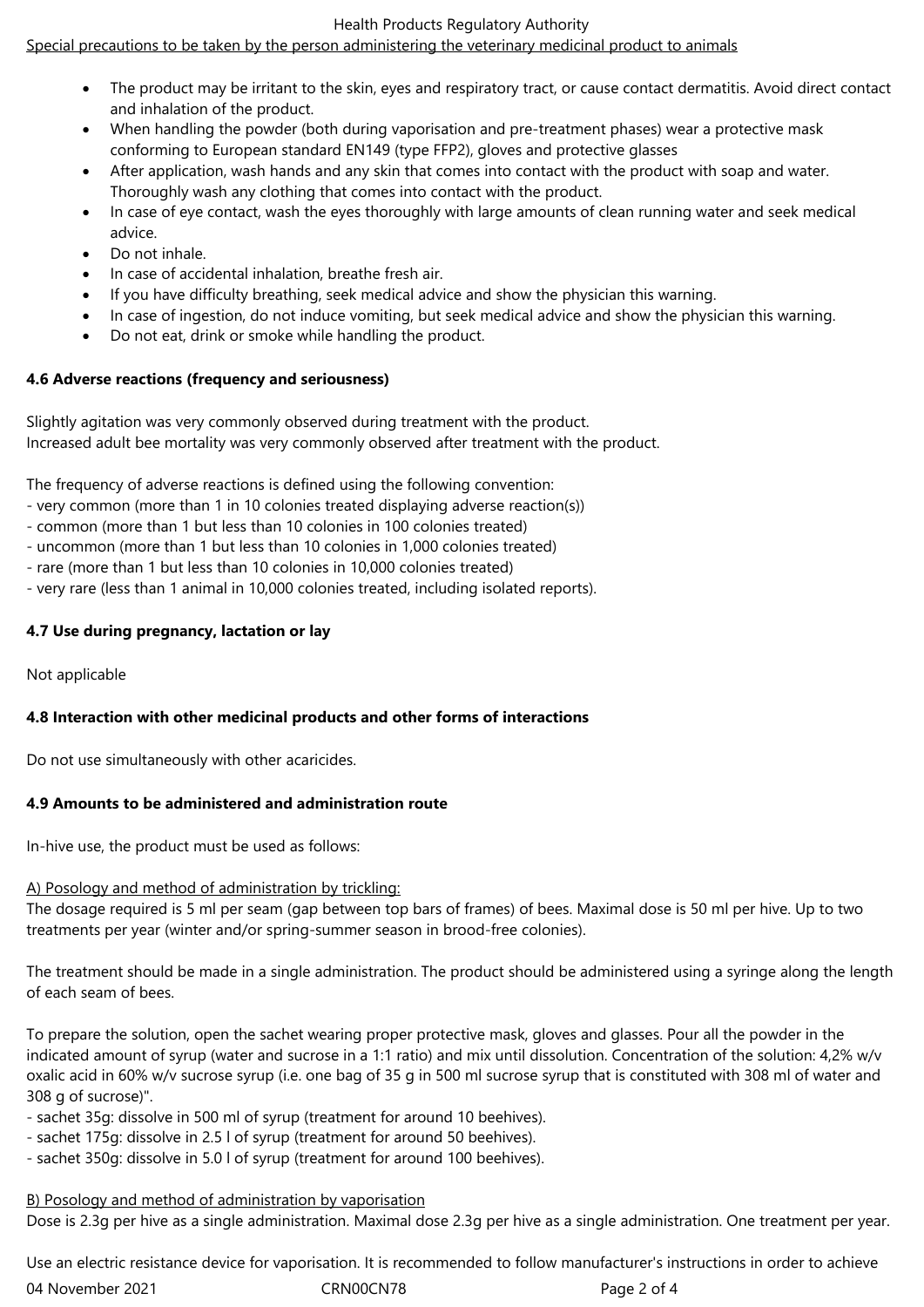maximum sublimation.

Fill the pan of the vaporizer with 2.3 g of the product. Place the appliance through the entrance of the hive under the bees, avoiding contact with the honey combs. Seal the entrance of the hive to avoid escape of the bees and smoke. Turn on the vaporizer following the manufacturer's instructions for about 3 minutes and keep the hive shut for another 15 minutes. Cool down and clean the vaporizer after use to remove possible residue (max 6%, around 0.140 g). Use drinkable water for cooling and/or cleaning.

#### **4.10 Overdose (symptoms, emergency procedures, antidotes), if necessary**

Significantly higher bee mortality was observed in hives that received double (by sublimation) or triple (by trickling) dosages of product. In addition, when overdosed, the over-wintering capacity of colonies was diminished and there may be detrimental effects on colony development in the future.

#### **4.11 Withdrawal period(s)**

Honey: Zero days. Do not treat hives with super in position or during honey flow.

# **5 PHARMACOLOGICAL or IMMUNOLOGICAL PROPERTIES**

Pharmacotherapeutical group: Ectoparasiticides for topical use, Incl. insecticides, organic acids, oxalic acid ATCvet Code QP53AG03

#### **5.1 Pharmacodynamic properties**

Oxalic acid is an Organic acid. Oxalic acid is highly effective against phoretic varroa mites. Studies on the mode of action of oxalic acid have indicated that its low pH is a major contributor to the acaricidal effect. Oxalic acid has been shown to concentrate on mite legs and the edges of the exoskeleton, but none was detected in the alimentary system of mites. Therefore, mites are thought to receive the acid by contact.

#### **5.2 Pharmacokinetic particulars**

Oxalic acid, the active ingredient of the product, is a natural honey constituent and its concentration in honey depends on the botanical source. No increase of oxalic acid residues over the natural content of honey is to be expected as a consequence of proper product administration. After product treatments, oxalic acid distributes into the intestine and haemolymph of honeybees where its concentration rises temporarily.

When 4.2% oxalic acid (in 60% sucrose syrup) was administered by trickling, peak contamination of worker bees occurred within 4 days post-treatment, declining to 9% and 2% of the maximum value at 7 and 11 days post-treatment, respectively. Oxalic acid was detected in the alimentary system and haemolymph of bees. Administration of oxalic acid by sublimation resulted in lower intestinal levels and a faster decline of total levels compared to trickling.

# **6 PHARMACEUTICAL PARTICULARS**

#### **6.1 List of excipients**

Silica, colloidal hydrate Glucose monohydrate

#### **6.2 Major incompatibilities**

In the absence of compatibility studies, this veterinary medicinal product should not be mixed with other veterinary medicinal products.